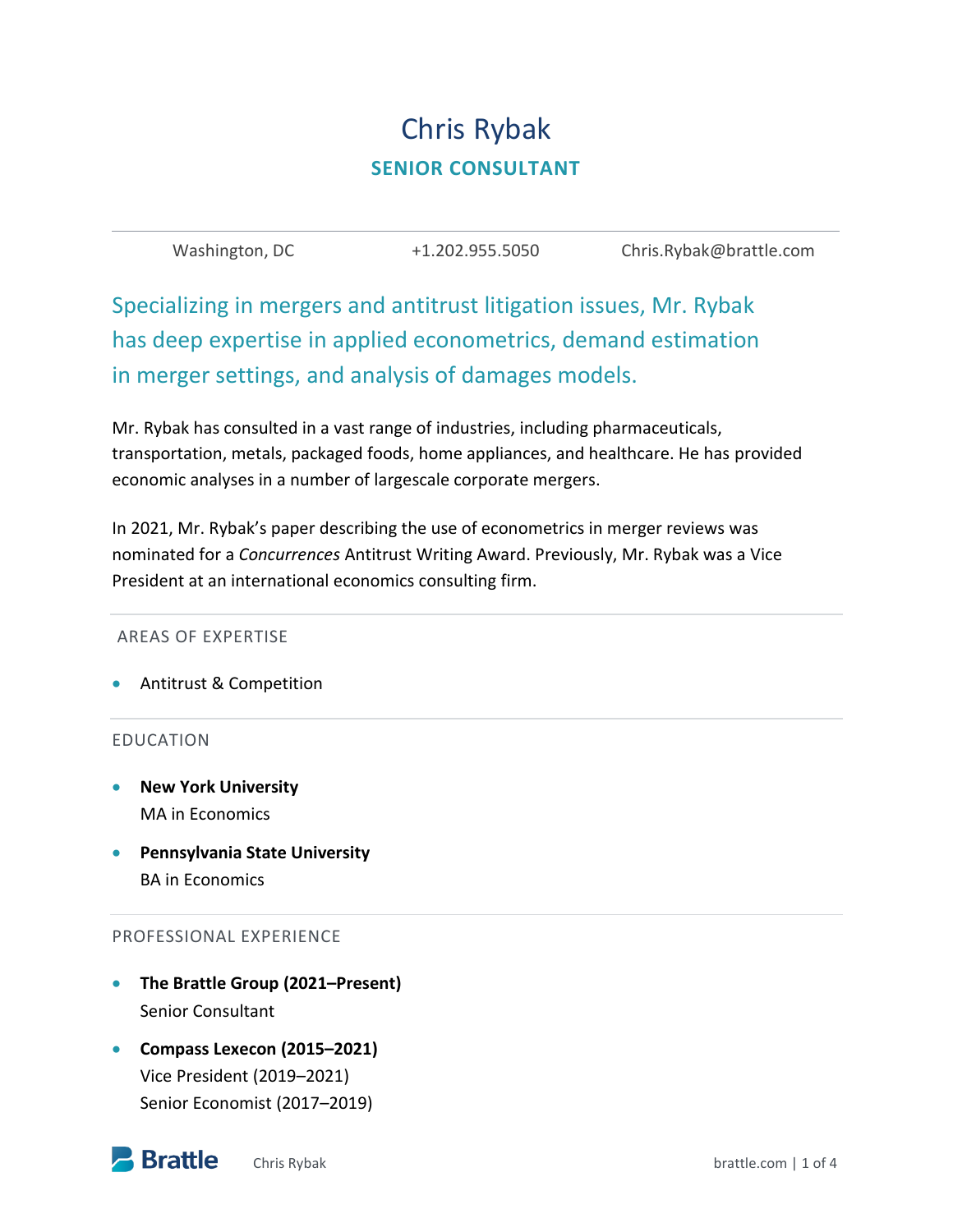Economist (2016–2017) Senior Analyst (2015–2016)

- **New York University (2014)** Teaching Fellow in Competition Economics
- **Dick's Sporting Goods HQ (2011–2013)** Analyst

# SELECTED CONSULTING EXPERIENCE

# **MERGERS**

**Trellis/CPS (2022)**

Submitted a co-authored paper to the US Federal Trade Commission on the competitive implications of a merger in the specialty pharmacy services industry.

# **Consumer Products Merger (2022)**

Produced demand estimation analyses and summarized qualitative evidence on the economic implications of a consumer products merger.

- **Accelerate360/Bauer Media Group (2021)**  Developed evidence that the acquisition of Bauer Media Group's US magazine business by Accelerate360 would not lead to anticompetitive concerns.
- **Ex Libris/Innovative Industries Inc. (2020)**  Developed econometric and qualitative evidence that the acquisition would not harm competition due to little head-to-head competition between the merging parties. The FTC closed the investigation with no conditions.

## **GlaxoSmithKline/Pfizer (2019)**

Supported management of a team in Washington, DC that analyzed the cleared GlaxoSmithKline/Pfizer merger. Produced detailed econometric results that showed little competition between the parties' brands, and strong pricing constraints from generic medications. The deal received clearance without a second request in March 2019.

**Keystone Foods/Tyson Foods, Inc. (2018)**

Helped produce economic analyses in support of the cleared Keystone Foods/Tyson Foods, Inc. merger. The analyses demonstrated competition would remain strong post-merger.

# **Agilent Technologies/Advanced Analytical Technologies, Inc. (2018)**

Helped lead a team in Washington, DC that analyzed the cleared Agilent Technologies/Advanced Analytical Technologies, Inc. transaction. Managed a team working through analyses showing that the parties' prices were constrained by other competitors and that the parties sold to a unique set of customers.

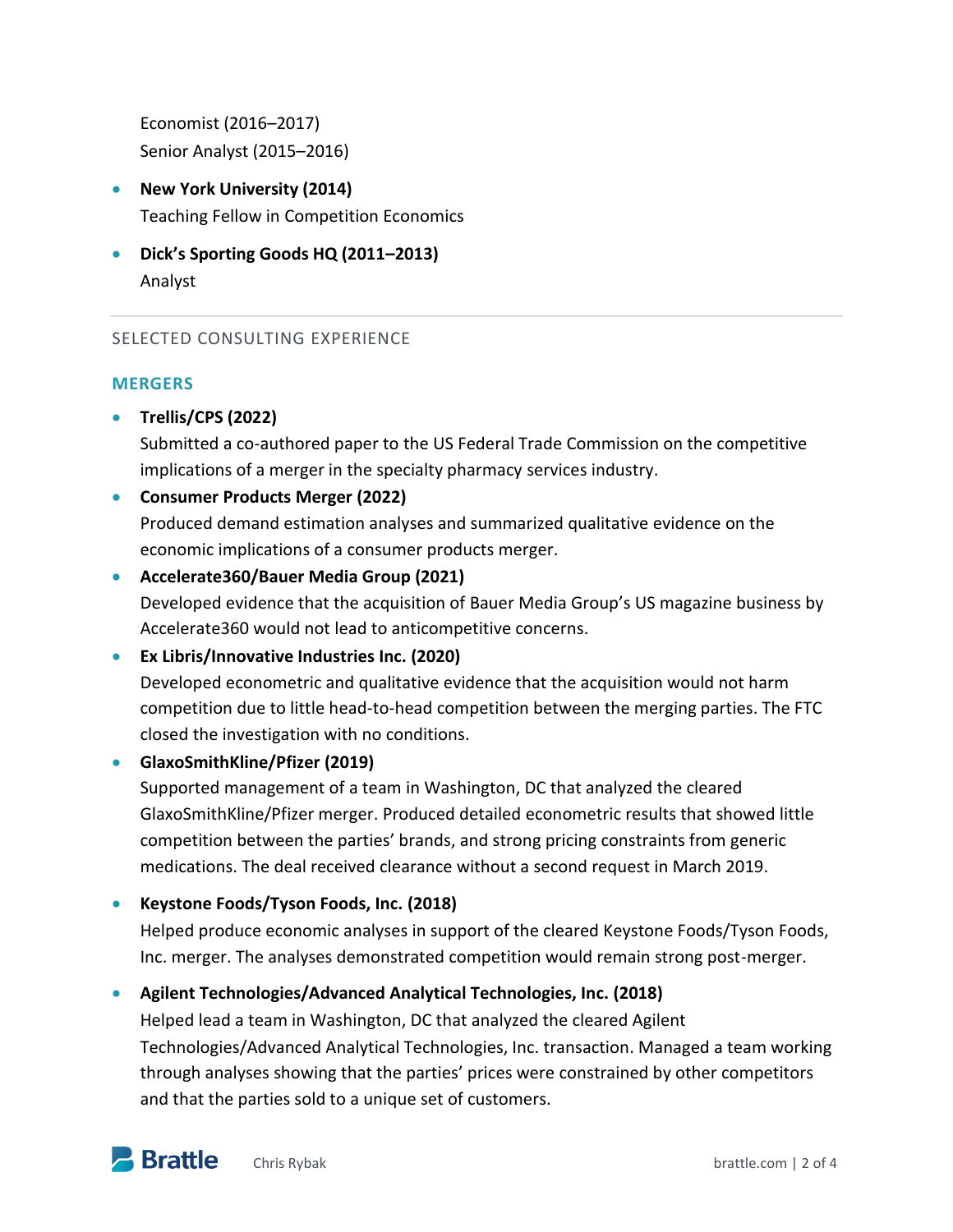# **Skyline Corporation/Champion Home Builders (2018)**

Aided in producing economic and econometric analysis in support of the cleared Skyline Corporation/Champion Home Builders transaction, providing evidence that a posited market of only factory-built houses was too narrow, and that the parties' prices were constrained by a myriad of other options.

# **FanDuel/DraftKings (2017)**

In support of a team working with the Federal Trade Commission (FTC), and prior to the parties' abandonment of the proposed merger, produced economic and econometric analyses to be used against the proposed FanDuel and DraftKings merger.

# **SC Johnson/People Against Dirty (2017)**

Helped produce economic and econometric analyses that were presented to the FTC in support of the cleared SC Johnson/People Against Dirty merger. Managed a team in producing diversion ratios and GUPPIs, showing substantial substitution between "green" and "non-green" brands.

# **Maple Leaf Foods/Field Roast Grain Meat Co. (2017)**

Assisted in producing demand estimation econometric analyses that were presented to the FTC in support of the cleared Maple Leaf Foods/Field Roast Grain Meat Co. merger. Managed a team working on analyses that showed substantial substitution between frozen and refrigerated products.

## **Entercom/CBS Radio (2017)**

Helped with economic analysis that was included in a letter to the FTC in support of the cleared Entercom/CBS Radio merger.

# **Potash Corp of Saskatchewan/Agrium Inc. (2016–2017)**

Aided in producing demand estimation and time series econometric analyses that were presented to the Department of Justice (DOJ) in support of the cleared Potash Corp of Saskatchewan/Agrium Inc. merger.

## **Henkel AG/Sun Products Corp. (2016)**

Assisted in producing economic analyses that were presented to the DOJ in support of the cleared Henkel AG/Sun Products Corp. merger.

## **Chicken of the Seas and Bumble Bee (2015)**

Produced economic analysis and assisted in the preparation of presentations to support the attempted merger in the canned tuna marketplace, between Chicken of the Seas and Bumble Bee, before the FTC.